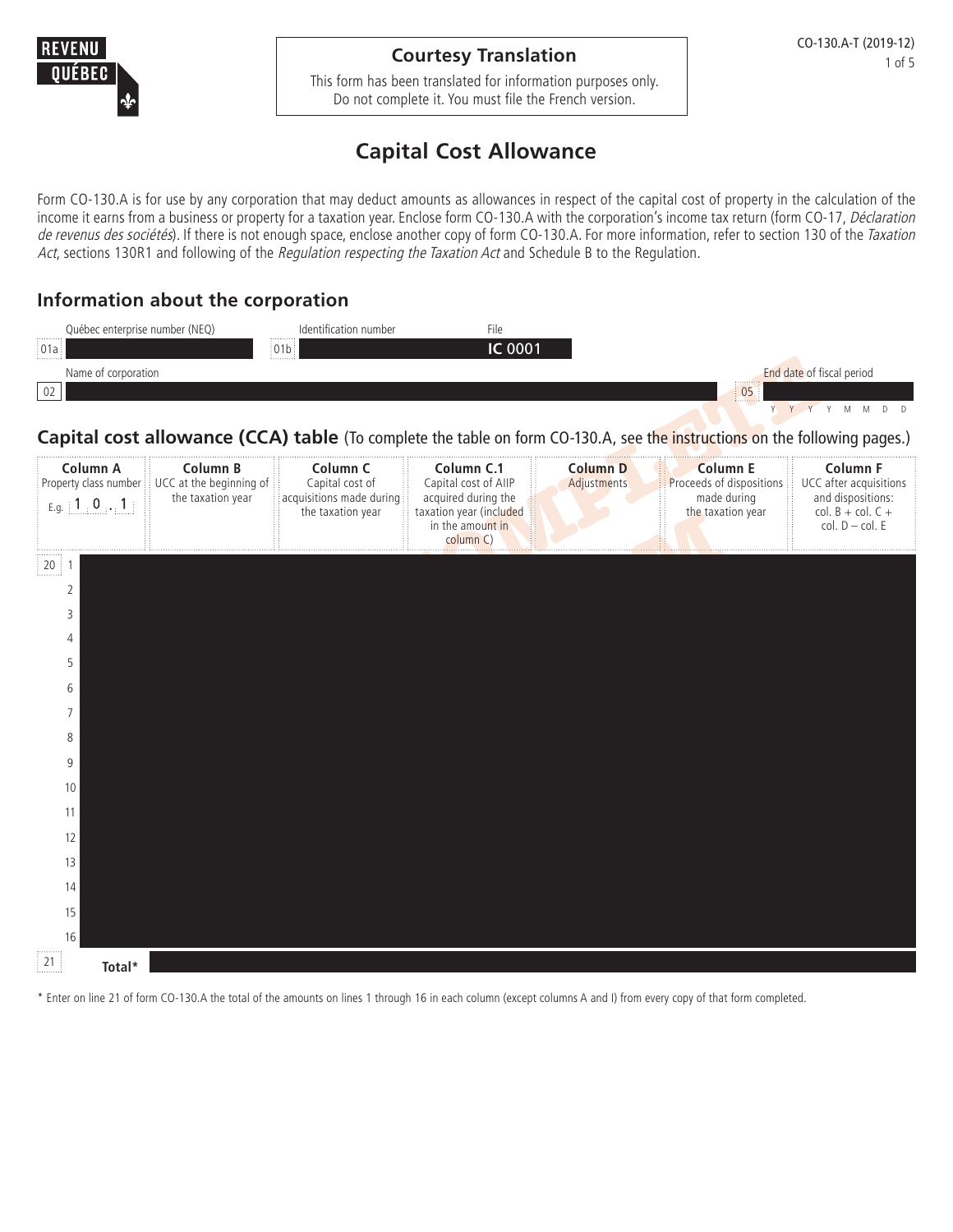# **Capital cost allowance (CCA) table** (continued)

|                              | Column F.1<br>Proceeds of<br>dispositions that may<br>reduce the capital<br>cost of AIIP acquired<br>during the taxation<br>year: $col. E -$<br>$\left(\text{col. } C - \text{col. } C.1\right)$ | Column F.2<br>Net capital cost for<br>AIIP acquired during<br>the taxation year:<br>col. $C.1 - \text{col. } F.1$ | Column F.3<br>UCC adjustment for<br>AIIP acquired during<br>the taxation year:<br>col. $F.2 \times \text{variable}$ | Column G<br>UCC adjustment for<br>non-AllP acquired<br>during the taxation<br>year: $50\% \times$ (col. C<br>$-$ col. $C.1 -$ col. E) | Column H<br>Base amount for<br>calculating CCA:<br>col. F<br>$+$ col. F.3 $-$ col. G | Column<br>Rate (%) | Column J<br>CCA (must not<br>exceed col. H ×<br>$col.$ I) | Column K<br>UCC at the end of<br>the taxation year:<br>$col. F - col. J$ |  |
|------------------------------|--------------------------------------------------------------------------------------------------------------------------------------------------------------------------------------------------|-------------------------------------------------------------------------------------------------------------------|---------------------------------------------------------------------------------------------------------------------|---------------------------------------------------------------------------------------------------------------------------------------|--------------------------------------------------------------------------------------|--------------------|-----------------------------------------------------------|--------------------------------------------------------------------------|--|
| $20 \nmid 1$                 |                                                                                                                                                                                                  |                                                                                                                   |                                                                                                                     |                                                                                                                                       |                                                                                      |                    |                                                           |                                                                          |  |
| $\overline{2}$               |                                                                                                                                                                                                  |                                                                                                                   |                                                                                                                     |                                                                                                                                       |                                                                                      |                    |                                                           |                                                                          |  |
| $\mathsf 3$                  |                                                                                                                                                                                                  |                                                                                                                   |                                                                                                                     |                                                                                                                                       |                                                                                      |                    |                                                           |                                                                          |  |
| $\overline{4}$<br>$\sqrt{5}$ |                                                                                                                                                                                                  |                                                                                                                   |                                                                                                                     |                                                                                                                                       |                                                                                      |                    |                                                           |                                                                          |  |
| $\,$ 6 $\,$                  |                                                                                                                                                                                                  |                                                                                                                   |                                                                                                                     |                                                                                                                                       |                                                                                      |                    |                                                           |                                                                          |  |
| $\overline{7}$               |                                                                                                                                                                                                  |                                                                                                                   |                                                                                                                     |                                                                                                                                       |                                                                                      |                    |                                                           |                                                                          |  |
| $\,8\,$                      |                                                                                                                                                                                                  |                                                                                                                   |                                                                                                                     |                                                                                                                                       |                                                                                      |                    |                                                           |                                                                          |  |
| $\boldsymbol{9}$             |                                                                                                                                                                                                  |                                                                                                                   |                                                                                                                     |                                                                                                                                       |                                                                                      |                    |                                                           |                                                                          |  |
| $10\,$<br>11                 |                                                                                                                                                                                                  |                                                                                                                   |                                                                                                                     |                                                                                                                                       |                                                                                      |                    |                                                           |                                                                          |  |
| 12                           |                                                                                                                                                                                                  |                                                                                                                   |                                                                                                                     |                                                                                                                                       |                                                                                      |                    |                                                           |                                                                          |  |
| 13                           |                                                                                                                                                                                                  |                                                                                                                   |                                                                                                                     |                                                                                                                                       |                                                                                      |                    |                                                           |                                                                          |  |
| 14                           |                                                                                                                                                                                                  |                                                                                                                   |                                                                                                                     |                                                                                                                                       |                                                                                      |                    |                                                           |                                                                          |  |
| 15                           |                                                                                                                                                                                                  |                                                                                                                   |                                                                                                                     |                                                                                                                                       |                                                                                      |                    |                                                           |                                                                          |  |
| 16                           |                                                                                                                                                                                                  |                                                                                                                   |                                                                                                                     |                                                                                                                                       |                                                                                      |                    |                                                           |                                                                          |  |
| 21                           |                                                                                                                                                                                                  |                                                                                                                   |                                                                                                                     |                                                                                                                                       |                                                                                      |                    |                                                           |                                                                          |  |
|                              |                                                                                                                                                                                                  |                                                                                                                   |                                                                                                                     |                                                                                                                                       |                                                                                      |                    |                                                           |                                                                          |  |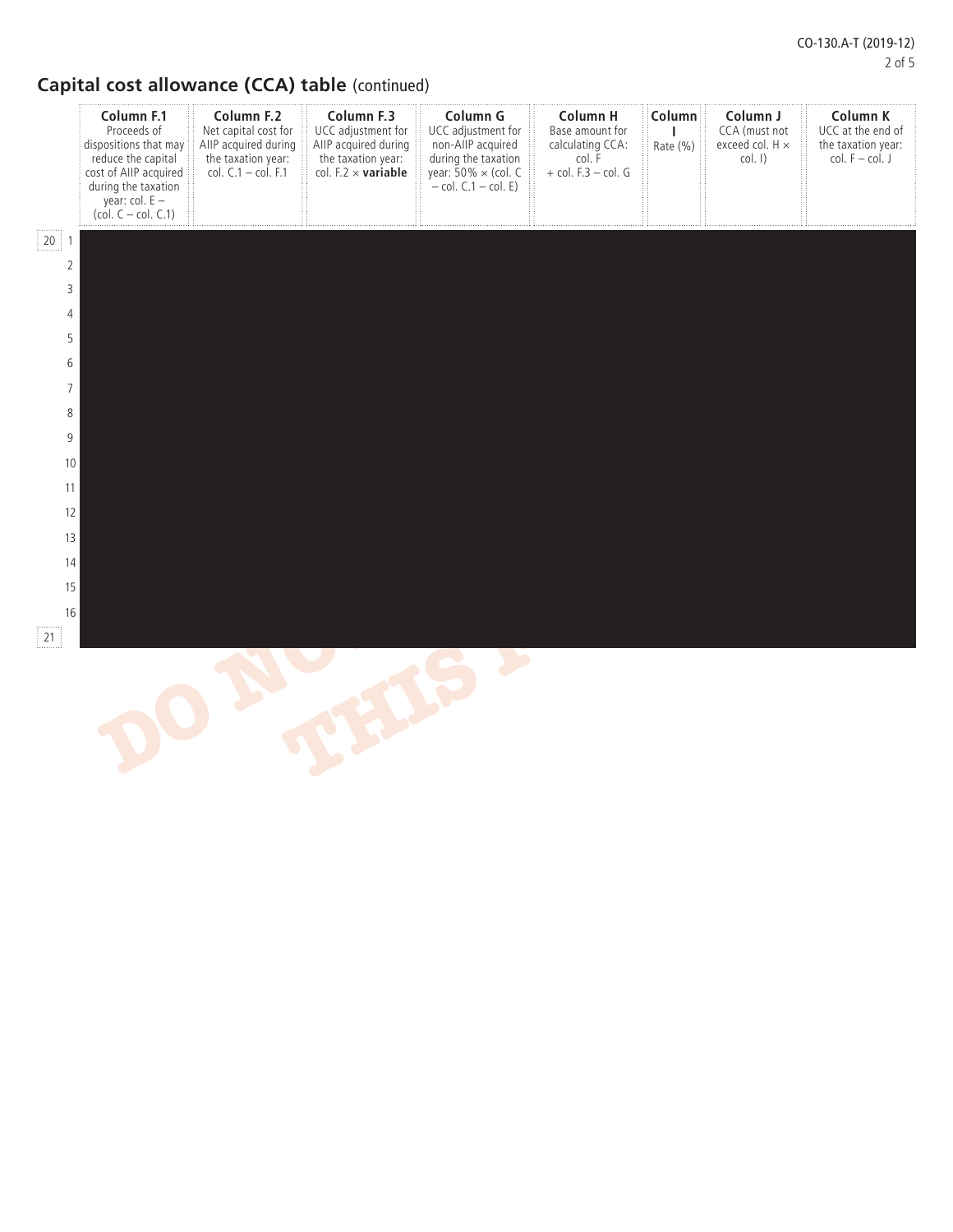# **Instructions for completing the table**

### **Column A – Property class number**

Depreciable property must be grouped in classes. Use a separate line for each class. If property in the same class was acquired for the purpose of earning income from more than one business, a separate class must be created for each such business.

A separate class must also be created for property in classes 43.1, 43.2, 50 and 53 acquired after December 3, 2018, and for property considered qualified intellectual property if the corporation can claim the additional capital cost allowance of 30% for it. For more information, see the instructions for line 250 in the Guide de la déclaration de revenus des sociétés (CO-17.G) (available in French only).

### **Column B – UCC at the beginning of the taxation year**

For each class, enter the undepreciated capital cost (UCC) shown in the last column of the CCA table on the copy of form CO-130.A completed for the previous taxation year.

### **Column C – Capital cost of acquisitions made during the taxation year**

**DOCE A The Section S.3** in guide Co-17.6.<br>
the CCA table on the copy of form CO-130.A completed for the sast<br>
the CCA table on the copy of form CO-130.A completed for the sast<br>
the CCA table on the copy of form CO-130.A c The two-stated to depreciable property<br>
The second term is that was available for use.<br>
The second term is the corporation disposed of the property<br>
was repaid by the corporation disposed of the property<br>
was excluded in<br> For each class of property, enter the capital cost of depreciable property acquired during the taxation year and available for use. Also enter the cost of property acquired in previous taxation years that was available for use only during the current taxation year. (Such property was excluded in previous taxation years because it was not available for use.)

The **capital cost of property** is generally the full cost incurred by the corporation to acquire the property and includes:

- legal, accounting, engineering or other fees incurred to acquire the property;
- site preparation, delivery, installation, testing or other costs incurred to put the property into use; and
- in the case of property the corporation manufactures for its own use, material, labour and overhead costs reasonably attributable to the property, but not any profit which might have been earned had the asset been sold.

In calculating the capital cost of property, you must deduct the amount of any assistance received, input tax credit (ITC) granted or input tax refund (ITR) claimed during the taxation year. Likewise, you must add the amount of any assistance, ITC or ITR already deducted that the corporation repaid (or is deemed to have repaid) during the taxation year.

Note that other rules reduce or increase the capital cost of certain property.

#### **Column C.1 – Capital cost of AIIP acquired during the taxation year (included in the amount in column C)**

If, for a given class of property, the amount in column C does not include any accelerated investment incentive property (AIIP), enter 0. Otherwise, for each class, enter the amount for the acquisition of AIIP included in column C. To be considered AIIP, the property must meet the following conditions:

- It was acquired after November 20, 2018.
- It became available for use during the taxation year and before 2028.

On form CO-130.A, property in new classes 54 and 55 is considered AIIP.

For more information, see section 8.3 in guide CO-17.G.

# **Column D – Adjustments**

For each class, enter the total of the adjustments made in calculating UCC for the class.

To calculate the total:

- Add the aggregate of any assistance that meets the following conditions:
	- $-$  It is related to depreciable property in the class.
	- It was repaid by the corporation, under a legal obligation, after the corporation disposed of the property.
	- It would have been included in the calculation of the property's capital cost under section 101 of the Taxation Act had the repayment been made before the property's disposition.
	- Subtract the aggregate of any assistance that meets the following conditions:
		- It is related to depreciable property in the class or was paid for the acquisition of such property.
		- The corporation received or was entitled to receive it before claiming CAA and after disposing of the property.
		- It would have been included, under section 101 of the Act, in the assistance the corporation received or was entitled to receive for the property had the assistance been received before the property's disposition.

**Important**: Put a minus sign (–) before negative amounts in column D.

#### **Column E – Proceeds of dispositions made during the taxation year**

Determine the net proceeds of disposition for each property disposed of. The net proceeds correspond to either the capital cost of the property disposed of or the proceeds of disposition minus any expenses incurred for the disposition, whichever is **less**. Enter the total net proceeds of the disposition of property for each class.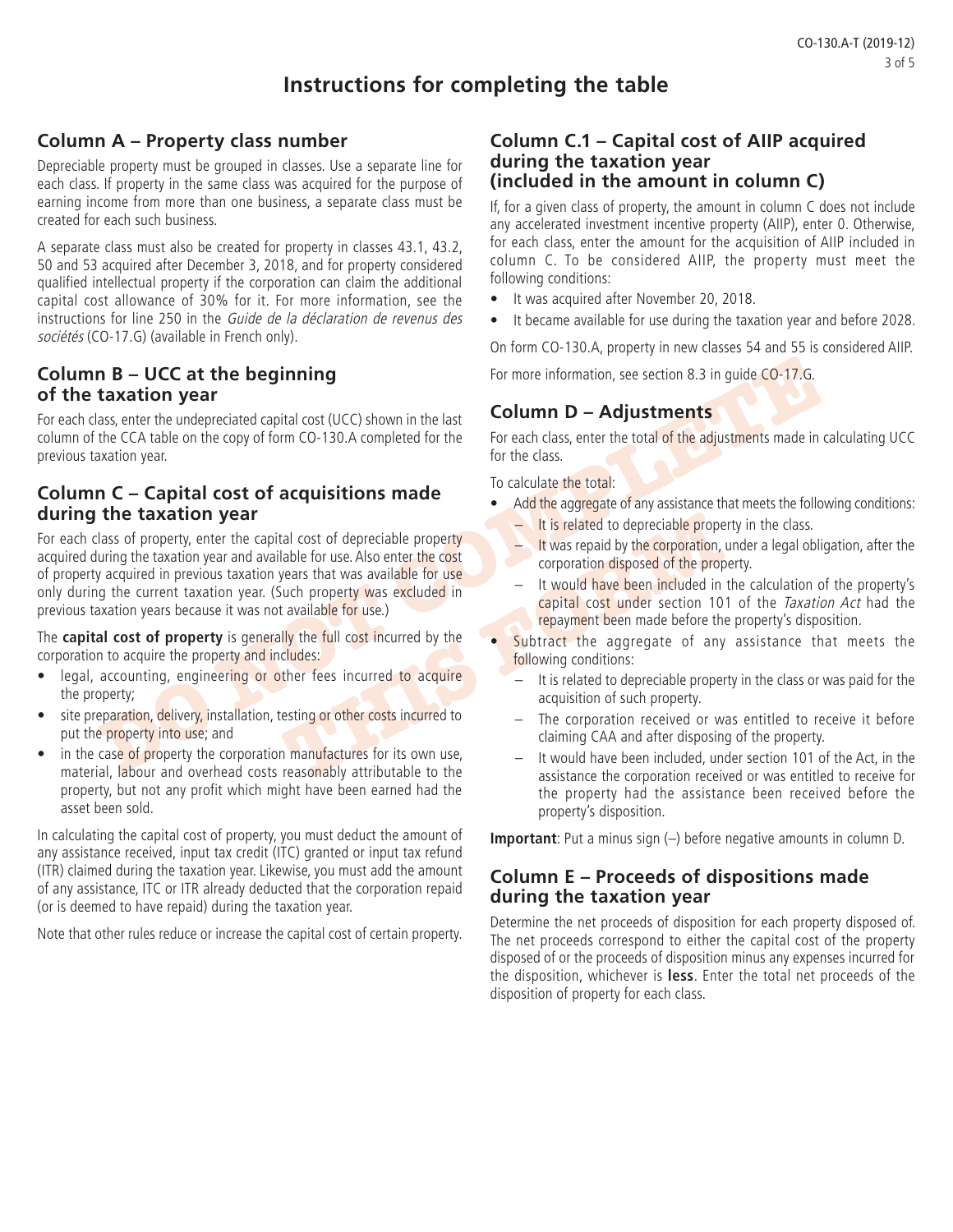### **Column F – UCC after acquisitions and dispositions**

For each class, add the amounts in columns B, C and D, and then subtract the amount in column E.

If the result is negative, or if it is positive and there is no property left in the class at the end of the taxation year, enter 0 on the corresponding line in column K and follow the instructions in the section entitled "Recapture of CCA and terminal loss."

#### **Column F.1 – Proceeds of dispositions that may reduce the capital cost of AIIP acquired during the taxation year**

If, for a given class of property, the amount in column C does not include any AIIP, enter 0. Otherwise, for each class, **subtract** the amount in column C.1 from the amount in column C, then **subtract** the result from the amount in column E. Finally, adjust the result as follows:

- Subtract the aggregate of any assistance that meets the following conditions:
	- It is related to depreciable property in the class.
	- It was repaid by the corporation, under a legal obligation, after the corporation disposed of the property.
	- It would have been included in the calculation of the property's capital cost under section 101 of the Taxation Act had the repayment been made before the property's disposition.
- Add the aggregate of any assistance that meets the following conditions:
	- It is related to depreciable property in the class or was paid for the acquisition of such property.
	- The corporation received or was entitled to receive it before claiming CCA and after disposing of the property.
	- It would have been included, under section 101 of the Act, in the assistance the corporation received or was entitled to receive for the property had the assistance been received before the property's disposition.

**Important**: If the amount in column F.1 is negative, enter 0.

#### **Column F.2 – Net capital cost for AIIP acquired during the taxation year**

If, for a given class of property, the amount in column  $C$  does not include any AIIP, enter 0. Otherwise, for each class, **subtract** the amount in column F.1 from the amount in column C.1.

### **Column F.3 – UCC adjustment for AIIP acquired during the taxation year**

| any AllP, enter 0. Otherwise, for each class, subtract the amount in<br>column C.1 from the amount in column C, then subtract the result from<br>the amount in column E. Finally, adjust the result as follows:                                        | from the amount in column C.1. | If, for a given class of property, the amount in column $\mathsf C$ does not include any<br>AllP, enter 0. Otherwise, for each class, subtract the amount in column F.1 |                                                                            |
|--------------------------------------------------------------------------------------------------------------------------------------------------------------------------------------------------------------------------------------------------------|--------------------------------|-------------------------------------------------------------------------------------------------------------------------------------------------------------------------|----------------------------------------------------------------------------|
| • Subtract the aggregate of any assistance that meets the<br>following conditions:<br>It is related to depreciable property in the class.<br>It was repaid by the corporation, under a legal obligation, after the                                     | during the taxation year       | Column F.3 - UCC adjustment for AIIP acquired                                                                                                                           | If, for a given class of property, the amount in column C does not include |
| corporation disposed of the property.<br>It would have been included in the calculation of the property's<br>$\qquad \qquad -$<br>capital cost under section 101 of the Taxation Act had the<br>repayment been made before the property's disposition. |                                | column F.2 by the appropriate variable from the table below.                                                                                                            | any AllP, enter 0. Otherwise, for each class, multiply the amount in       |
| Class                                                                                                                                                                                                                                                  |                                | Variable according to the date the property was put to use                                                                                                              |                                                                            |
|                                                                                                                                                                                                                                                        | Before 2024                    | In 2024 or 2025                                                                                                                                                         | In 2026 or 2027                                                            |
| 14.1 (property that is qualified intellectual property)                                                                                                                                                                                                | 19                             | 9                                                                                                                                                                       | $\mathbf{0}$                                                               |
| 43.1 or 54                                                                                                                                                                                                                                             | 7/3                            | 1.5                                                                                                                                                                     | 5/6                                                                        |
| 43.2                                                                                                                                                                                                                                                   |                                | 0.5                                                                                                                                                                     | $\mathbf{0}$                                                               |
| 44 (property that is qualified intellectual property)                                                                                                                                                                                                  | 3                              |                                                                                                                                                                         | $\Omega$                                                                   |
| 50 (property used primarily in Québec and acquired after December 3, 2018)                                                                                                                                                                             | 9/11                           | $\mathbf{0}$                                                                                                                                                            | $\Omega$                                                                   |
| 53                                                                                                                                                                                                                                                     |                                | 0.5                                                                                                                                                                     | 5/6                                                                        |
| 55                                                                                                                                                                                                                                                     | 1.5                            | 7/8                                                                                                                                                                     | 3/8                                                                        |
| 14.1 or 44 (property that is not qualified intellectual property), 50 (property that is not used<br>primarily in Québec or that was acquired between November 21 and December 3, 2018) or<br>another class (except classes 12, 13, 14 and 15)          | 0.5                            | $\mathbf{0}$                                                                                                                                                            | $\mathbf{0}$                                                               |
| 12, 13, 14 and 15                                                                                                                                                                                                                                      | $\overline{0}$                 | $\overline{0}$                                                                                                                                                          | $\overline{0}$                                                             |

If the corporation's taxation year begins in 2023 and ends in 2024, calculate the variable as follows:



Portion of the amount in column C.1 related to property put to use in 2023  $+$ 

Portion of the amount in column C.1 related to property put to use in 2024

If the corporation's taxation year begins in 2025 and ends in 2026, calculate the variable the same way but replace 2023 by 2025 and 2024 by 2026. For more information, see section 8.3 of guide CO-17.G.